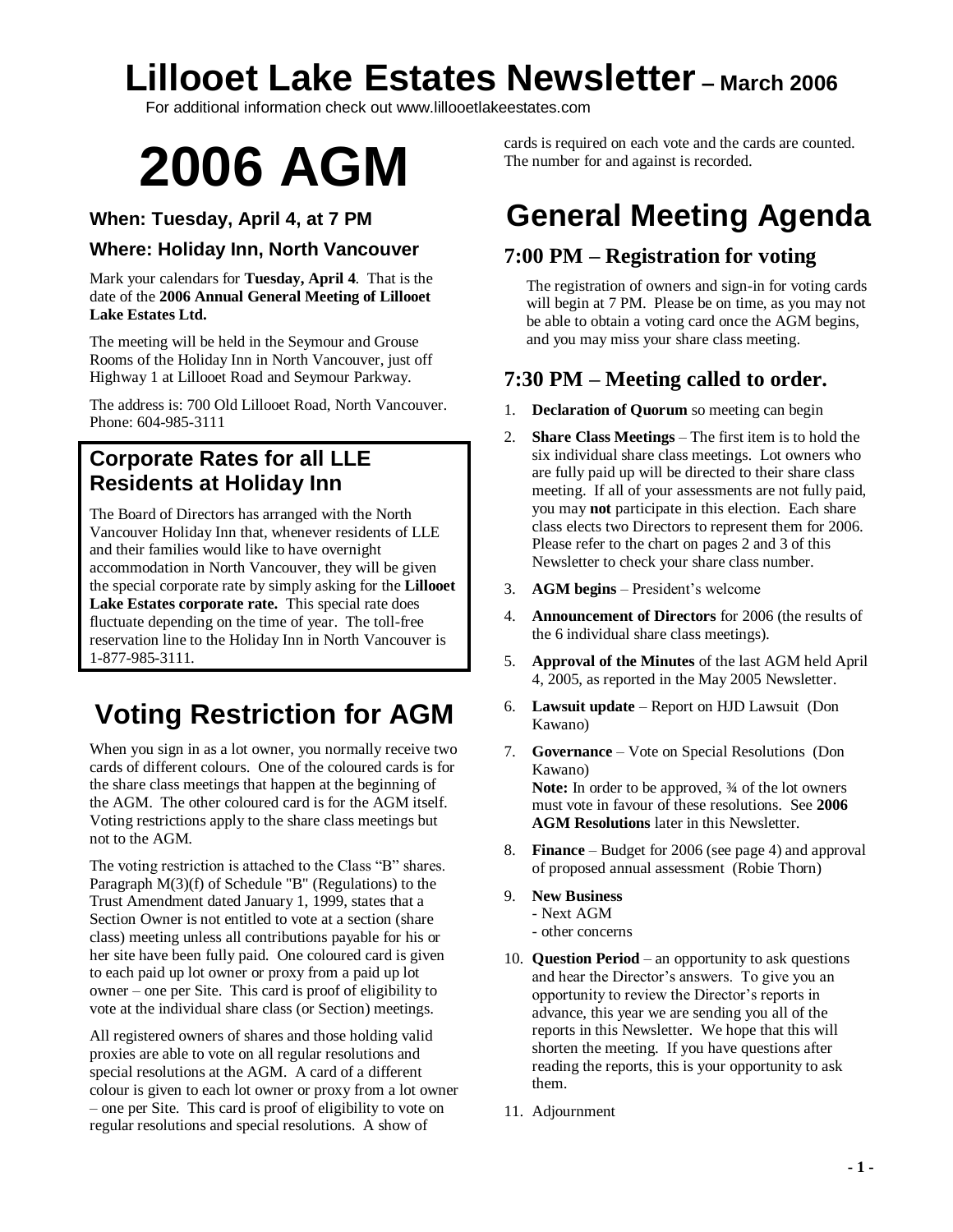For additional information check out www.lillooetlakeestates.com

## **Share Class Meetings**

At 7:30 PM, the meeting will be called to order. Then, following the Declaration of a Quorum, the six individual share class meetings are held. Remember that your share class number has nothing to do with your Gate number. If you find your name on the following chart and note your **share class number**, then you will be able to find your share class meeting more quickly.

|                |      | <b>Share Class 5</b>                 |  |
|----------------|------|--------------------------------------|--|
|                |      | Quorum for Election of Directors - 4 |  |
| Gate           | Lot# | <b>Owner/s</b>                       |  |
| 7              | 1    | B0YLE, David A & Laurin K            |  |
| 7              | 2    | ATHERTON, Pat; MORRISON, John        |  |
| 7              | 3    | ROSEN, Lon M                         |  |
| 7              | 4    | LILLIE, Ross & Sonja                 |  |
| $\overline{7}$ | 5    | <b>KIRTON. William</b>               |  |
| 7              | 6    | RUTKOWSKI, Lore                      |  |
| $\overline{7}$ | 7    | THE BJURMAN TRUST                    |  |
| 5              | 8    | ROYCROFT, James & Shirley            |  |
| 5              | 9    | <b>BAILEY, Michael</b>               |  |
| 5              | 10   | KLASSEN, Eduard & Liesbeth           |  |
| 5              | 11   | HOFFMAN, J; HODGE, P; et al          |  |
| 5              | 12   | <b>HENRY, George &amp; Shirley</b>   |  |
| 5              | 13   | BRANDA, Alena & Ladislav             |  |
| 5              | 14   | LINNING, Ian                         |  |
| 5              | 15   | FISHER, H.S.; et al                  |  |
| 5              | 16   | SHACKLEFORD, Darwin R.G. &           |  |
|                |      | Lisadawn                             |  |
| 5              | 17   | ARSENAULT, Gail; ARCHER, Pat         |  |
| 5              | 18   | DUENGEN, Martina                     |  |
| 5              | 19   | KLEIN, Cheryl                        |  |
| 5              | 20   | EISENBOCK, Wilhelm; et al            |  |
| 5              | 21   | <b>JENSEN, Maureen Joy</b>           |  |
| 5              | 22   | MOE, Gary James                      |  |
| 5              | 23   | POETZSCHKE, Kurt & Marlene           |  |
| 5              | 24   | COCHRAN, Martha Mary                 |  |
| 5              | 25   | STEINHAUSER, Ralph & Karen           |  |
| 5              | 26   | ARMITAGE, William                    |  |
| 5              | 28B  | WILSON, Jody M                       |  |
| 5              | 29   | GOTTSCHALK, Jerry                    |  |
| 5              | 30   | SOLTENDIECK, Julian                  |  |
| 5              | 31   | <b>KENNEDY, George</b>               |  |
| $\overline{5}$ | 32   | HAMILTON, William &                  |  |
|                |      | STEINHAUSER, Ralph                   |  |
| 5              | 33   | <b>HAMILTON, William</b>             |  |
|                |      | <b>Share Class 4</b>                 |  |
|                |      | Quorum for Election of Directors - 3 |  |
| Gate           | Lot# | <b>Owner/s</b>                       |  |
| 4              | 35   | SCHUURMAN, William; FISHER, I.       |  |
| 4              | 36   | HAMM, Isabelle; et al                |  |
| 4              | 37   | LUDT, Gordon Albert                  |  |
| 4              | 38   | EDDY, Carolyn M                      |  |

| 4                   | 39   | SULLIVAN, Archie                     |
|---------------------|------|--------------------------------------|
| 4                   | 40   | YOUNG, Gary                          |
| 4                   | 42   | ZASTE, Diane B & Cliff               |
| 4                   | 43   | BURKE, John & Valerie                |
| 4                   | 44   | THORN, Robie S & Janet K             |
| 4                   | 45   | HENRY, George & Shirley              |
| 4                   | 46   | LOSE, Marvin & Beverly               |
| 4                   | 47   | CRAIG, Lorne & Sharon                |
| $\overline{4}$      | 48   | MALTHANER, C; BENTIVOGLI, C          |
| 4                   | 49   | HAMILTON, Michelle Nadine            |
|                     |      | <b>Share Class 1</b>                 |
|                     |      | Quorum for Election of Directors - 4 |
| Gate                | Lot# | Owner/s                              |
| 1                   | 50A  | BOWIE, William R                     |
| 1                   | 50B  | ISAAK, Arvid & Lisette               |
| 1                   | 51   | ARDING, David                        |
| 1                   | 52   | SULLIVAN, Alan; MICHEL, Heather      |
| 1                   | 53   | EKHOLM, Robert K & Claire M          |
| 1                   | 54   | KLASSEN, Edwin                       |
| 1                   | 55   | KLASSEN, Judith & Erich              |
| $\overline{1}$      | 56   | MACKIE, Marie                        |
| 1                   | 57   | MULZET, Bonita & Harold              |
| 1                   | 58   | KLASSEN, Werner & Joan               |
| 1                   | 61   | MACKIE, James                        |
| 1                   | 62   | <b>ABELSON, Maris</b>                |
| 1                   | 63   | MULZET, Harold & Bonita              |
| 1                   | 64   | WALKER, Marshall                     |
| 1                   | 65   | NICOLL, Valerie                      |
| 1                   | 66   | KAPPELER, Robert Leslie              |
| 1                   | 67   | HANN, Henry & Anna                   |
| 1                   | 68   | CLAY, Joseph & Lorna, JT             |
|                     |      | FERGUSON, Stephen & Vivian, JT       |
| 1                   | 69   | CLAY, Joseph & Lorna                 |
|                     |      | <b>Share Class 3</b>                 |
|                     |      | Quorum for Election of Directors - 6 |
| Gate                | Lot# | <b>Owner/s</b>                       |
| 2                   | 74   | MALTHANER, Chris                     |
| $\overline{c}$      | 75   | SMITH, Barbara                       |
| 2                   | 76   | BROWNE, Edward & Dawna               |
| 2                   | 77   | BROWNE, PS; PJ; Bonnie J; et al      |
| 2                   | 78   | BROWNE, Patrick John                 |
| 2                   | 79   | BANKA, Margaret Thyra                |
| 2<br>2              | 80   | BANKA, David<br>JOOST, Carmen        |
|                     | 81   |                                      |
| 2<br>$\overline{2}$ | 82   | JOOST, Horst                         |
|                     | 83   | HARMEL, Erwin                        |
|                     |      | <b>Share Class 2</b>                 |
|                     |      | Quorum for Election of Directors - 7 |
| Gate                | Lot# | <b>Owner/s</b>                       |
| 2                   | 84   | JANSEN, Daniel                       |
| 2                   | 85   | JOYCE, Alyssa; JETTMAR, Karen        |
| 2                   | 86   | <b>BRECKNER, Geoffrey</b>            |
| 2<br>2              | 87   | PRESTON, Terry; MUELLER, Debra       |
|                     | 88   | REID, John & Margot                  |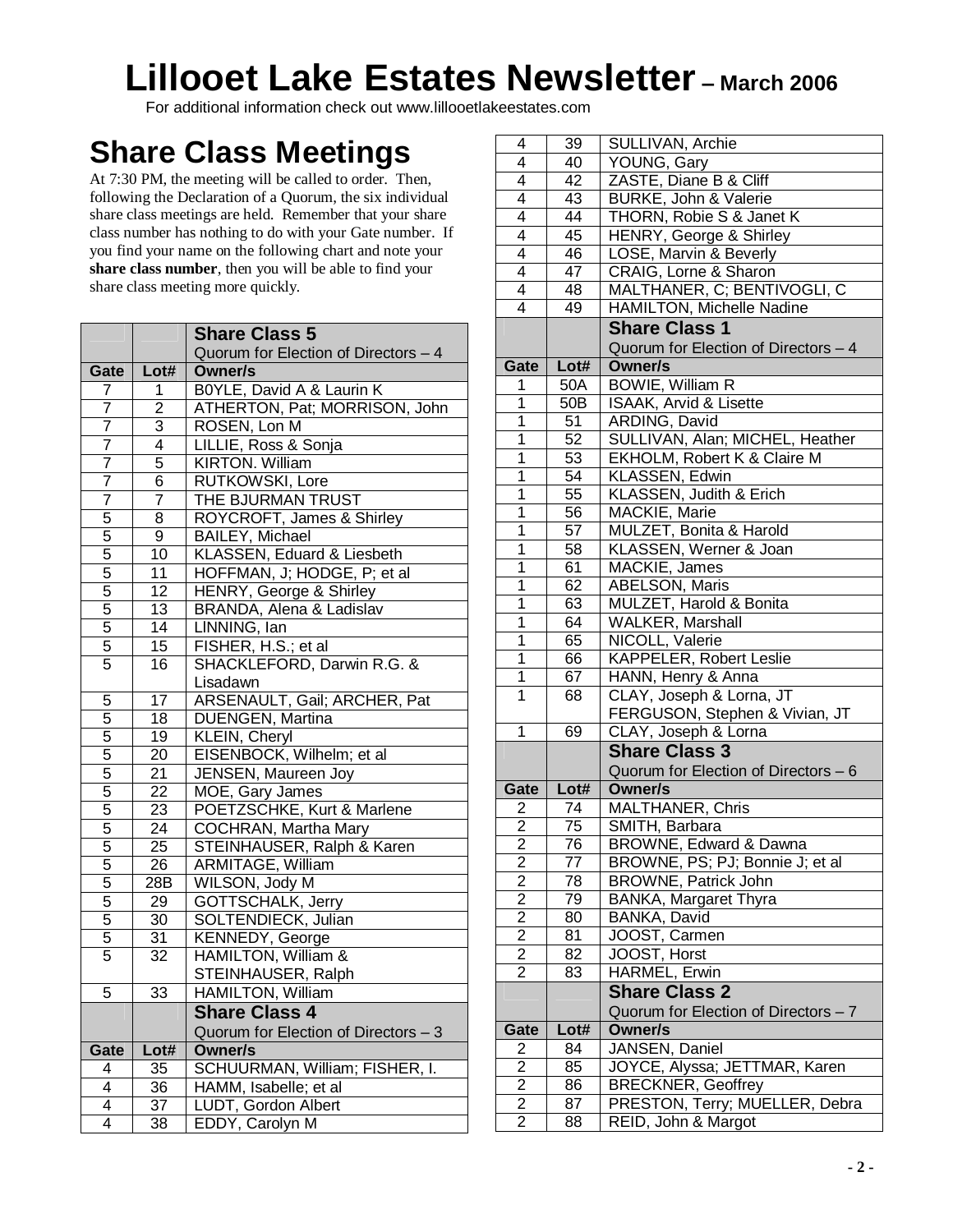For additional information check out www.lillooetlakeestates.com

| 2                       | 89         | HERDIN, Walter & Marie-Luise                         |  |
|-------------------------|------------|------------------------------------------------------|--|
| $\overline{2}$          | 90         | LECH, Lorrie; HENDERSON, Mary E                      |  |
| $\overline{2}$          | 91         | WALLACE, Robert HD                                   |  |
| $\overline{2}$          | 92         | TRAND, Tyree; LEINWEBER, S                           |  |
|                         |            | <b>Share Class 3</b>                                 |  |
|                         |            | Quorum for Election of Directors - 6                 |  |
| Gate                    | Lot#       | <b>Owner/s</b>                                       |  |
| 2                       | 93         | Lillooet Lake Estates Ltd.                           |  |
| 2                       | 94         | <b>STRACHAN, Gail Christine</b>                      |  |
| 2                       | 95         | HEMMINGSON, David                                    |  |
| $\overline{2}$          | 96         | WATSON, Ronald & Joan                                |  |
| $\overline{2}$          | 97         | MOLNAR, Eleonora                                     |  |
| $\overline{2}$          | 98         | <b>BORESON, Larry</b>                                |  |
| $\overline{2}$          | 99         | COCHRAN, Martha Mary                                 |  |
| $\overline{2}$          | 100        | COCHRAN, Andrew & Martha                             |  |
| $\overline{2}$          | 101        | MORRISON, Andrew                                     |  |
| $\overline{2}$          | 102        | <b>GERHARD, Darcy Wayne</b>                          |  |
| $\overline{2}$          | 103        | CAMPBELL, Lorna                                      |  |
| $\overline{2}$          | 104        | COOK, Pamela                                         |  |
| $\overline{2}$          | 105        | GRAF, Fritz & Ursula                                 |  |
| $\overline{2}$          | 106        | ATHERTON, Patricia c/o MIANSCUM,                     |  |
|                         |            | Lisa                                                 |  |
|                         |            |                                                      |  |
|                         |            | <b>Share Class 2</b>                                 |  |
|                         |            | Quorum for Election of Directors - 7                 |  |
| Gate                    | Lot#       | <b>Owner/s</b>                                       |  |
| 2                       | 110        | HUNT, John                                           |  |
|                         |            |                                                      |  |
| $\overline{2}$          | 111        | RASON, Carole Anne                                   |  |
| $\overline{2}$          | 112        | <b>WHIBLEY, David Gregory</b>                        |  |
| $\overline{2}$          | 113        | MASON, Kevin & Patricia &                            |  |
|                         |            | ZVARICH, Tania                                       |  |
| $\overline{2}$          | 114        | RASON, Carole Anne                                   |  |
| 2                       | 115        | BEAUDRY, Denis L                                     |  |
| $\overline{c}$          | 118        | <b>KLASSEN, Joanne</b>                               |  |
| $\overline{2}$          | 119        | STEELE, Gail                                         |  |
| 2                       | 123        | LAMOUREUX, John; CRACKLE,                            |  |
| $\overline{2}$          | 124        | Lillooet Lake Estates Ltd.                           |  |
| $\overline{2}$          | 125        | <b>BJELOS, Mike</b>                                  |  |
| $\overline{\mathbf{c}}$ | 126        | WARNER, Jared & Cynthia                              |  |
| $\overline{\mathbf{c}}$ | 127        | <b>BODIN, Nina May</b>                               |  |
| $\overline{\mathbf{c}}$ | 128        | SALAY, Joseph                                        |  |
| $\overline{2}$          | 129        | ERIKSSON, Bjorn & Veronique                          |  |
| $\overline{c}$          | 130        | <b>WEGER, Ewald &amp; Patricia</b>                   |  |
| $\overline{c}$          | 131        | STONES, Elsie                                        |  |
| $\overline{2}$          | 132        | VAN DER HOOP, Shaun & Karen                          |  |
| $\overline{2}$          | 133        | KLEIN, Randy R                                       |  |
| $\overline{2}$          | 134        | WONG, Sidney & Lorine                                |  |
| $\overline{c}$          | 135        | MCKENZIE, William                                    |  |
| $\overline{2}$          | 136        | MASON, Kevin & Patricia &                            |  |
|                         |            | ZVARICH, Tania                                       |  |
| 2<br>2                  | 137<br>138 | WONG, Sidney & Lorine<br>PALMER, Paul; MERCER Kerrie |  |

|                |      | <b>Share Class 6</b>                 |
|----------------|------|--------------------------------------|
|                |      | Quorum for Election of Directors - 5 |
| Gate           | Lot# | <b>Owner/s</b>                       |
| 6              | 139  | VAUGHN, Margo                        |
| 6              | 139A | KAPPELER, Robert L                   |
| 6              | 140  | HOYL.E, David                        |
| 6              | 142  | WHIBLEY, Gordon                      |
| 6              | 143  | CASEY, Brett Mikal                   |
| 6              | 144  | BERMAN, Janet & Sandra               |
| 6              | 145  | LANDSLEY, Tracy                      |
| 6              | 148  | SOLTENDIECK, Jullian                 |
| 6              | 150  | CATTON, Raymond & Sophia             |
| 6              | 152  | LAMOTHE, Fredrick                    |
| 6              | 153  | BROWN, Margaret & Ian                |
| 6              | 154  | BRADSHAW, Lydia                      |
|                |      | <b>Share Class 3</b>                 |
|                |      | Quorum for Election of Directors - 6 |
| Gate           | Lot# | <b>Owner/s</b>                       |
| 2              | 160  | <b>GUNDERSON, Teresa &amp; Rolf</b>  |
| $\overline{2}$ | 161  | GREGG, Wayne                         |
| $\overline{2}$ | 162  | BUTCHER, Linda; KAWANO, Don          |
| $\overline{2}$ | 163  | <b>MORIN, Patrick</b>                |
| $\overline{2}$ | 164  | <b>ALBRECHTSON, Daniel</b>           |
| $\overline{2}$ | 165  | FISHER, Chris; ROBERTS, Julia        |
| $\overline{2}$ | 166  | PRETTY, Denise                       |
| $\overline{2}$ | 167  | ASFAR, Sandra                        |
|                |      | <b>Share Class 6</b>                 |
|                |      | Quorum for Election of Directors - 5 |
| Gate           | Lot# | <b>Owner/s</b>                       |
| 6              | 168  | PEARSON, John Alexander              |
| 6              | 169  | MASON, Kevin & Patricia &            |
|                |      | ZVARICH, Tania                       |
| 6              | 170  | SEWARD, Jessica                      |
| 6              | 171  | Estate of AHIERS, Carmen M           |
| 6              | 172  | MASON, Kevin & Patricia &            |
|                |      | ZVARICH, Tania                       |
| 6              | 173  | SOLOMONSON, Anthony                  |
| $\overline{6}$ | 174  | POIRIER, Vincent                     |
| 6              | 175  | POIRIER, Vincent                     |
| 6              | 176  | GAGNE, Daniel                        |
| 6              | 177  | MATEN, Rona                          |

### **Boil Water Advisory Continues**

Lillooet Lake Estates remains under a boil water advisory that has been issued by the Coast Garibaldi Health Services. Water taken from the Lillooet Lake Estates water system should be boiled before drinking it since it does not meet provincial drinking water standards. Lot owners are responsible for informing their family members and guests of this fact.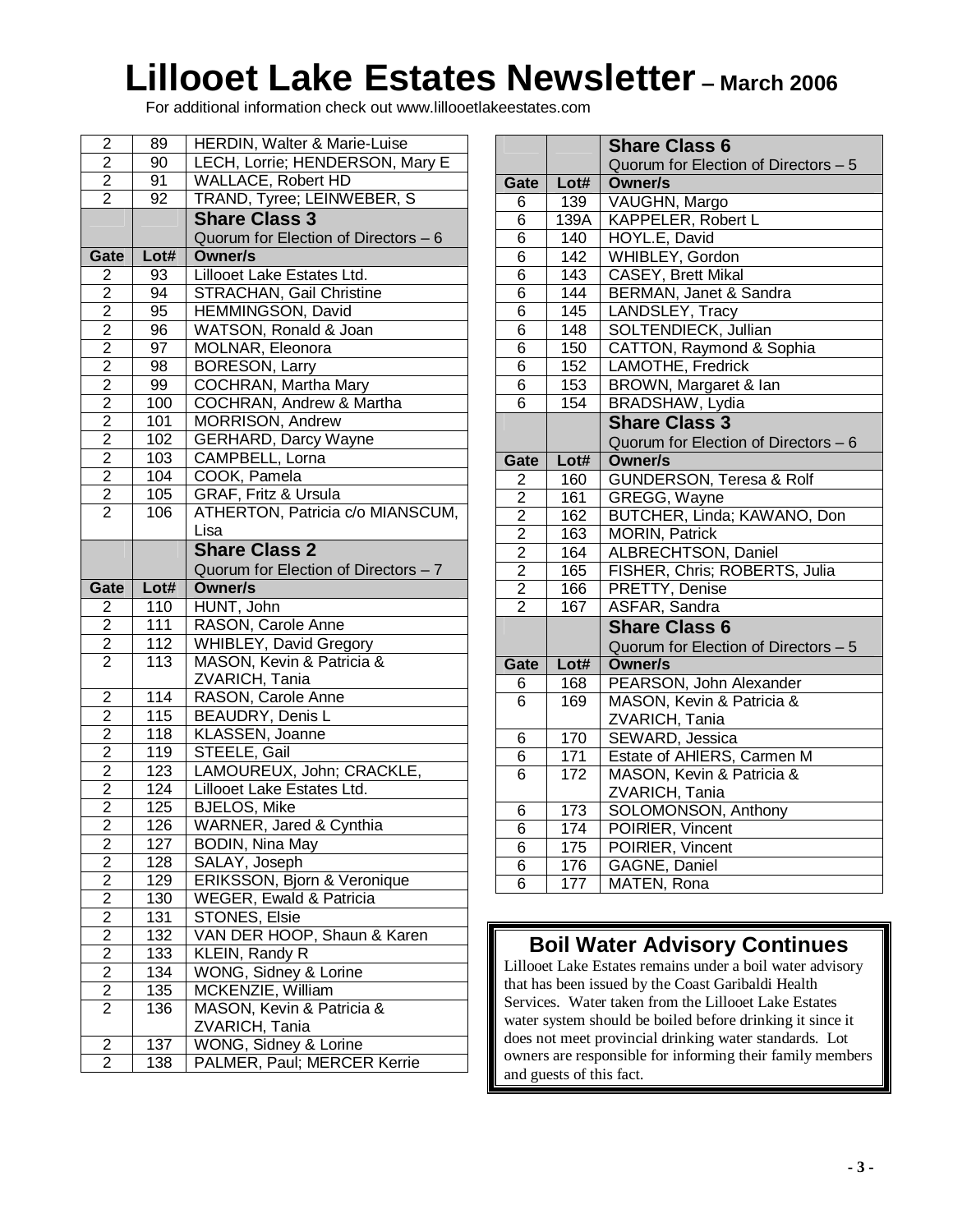For additional information check out www.lillooetlakeestates.com

## **State of the Village Report**

By George Henry, President

The old Chinese saying "May you live in interesting times" would certainly seem to apply to the activities surrounding the operation of Lillooet Lake Estates in the past year.

Most of the efforts of the Directors have been focused on getting the affairs of the estate in order. They have had numerous meetings with the Regional District, Coast Garibaldi Health, Lands & Waters, engineers, BC Hydro, Heather Jean Properties, Fish & Wildlife, various lawyers representing the former, the small debts Court people. As well, the Directors have been active on the many committees that are needed to handle the various matters that constitute the operation of a small village. All have invested a great deal of personal time in the hope that their contributions would make the estate better. I would like to take this opportunity to thank them for their generous contribution of time towards the betterment of our community.

We have made significant progress in getting the boundaries redefined so that Heather Jean lands are distinct from those of Lillooet Lake Estates. When this task has been completed, many of our governance issues will be simplified.

We have completed the purchase of Lot 93, which will be the utilities lot for our community. It will be the location of much of the new water system and someday there could be a building on site with maintenance equipment and even a fire engine.

The most outstanding effort has been made by the water committee which successfully completed the first phase and parts of the other phases of the new clean year round water system. This has been a major undertaking and has necessitated the reconstruction of much of the access roads. Retainment of the banks has also been necessary to avoid future slides and clearing. Our meetings with the Health Authority have been positive and they are encouraging in their assessments of our new water system. This truly makes the community liveable the whole year.

As the community makes these improvements more of our lot owners are considering living at Lillooet Lake full time. This brings a whole new set of problems, which we as members of that community must consider. No longer can a resident who has lived in a cabin without amenities for many years consider the entire neighbourhood theirs with only occasional intrusions by the pesky summer visitors. When someone else moves in they must be considerate of their wishes as well as their own. We will be forced to deal with the free roaming dogs, trespasses on neighbours lots, cutting trees on others properties, noisy generators, noisy week end parties, etc.

The Directors are trying to map out a framework to deal with these many issues. But their task is not easy as they are not policemen, but only volunteers who are trying to make the community a better place to visit and for those who choose to live there year round. They are in the process of structuring a five-year plan to better understand the direction of the development that is taking place. This will enable the whole estate to get involved so that we create the community that suits all of us. Unfortunately, for some, the cost of these changes is not bearable. Gone are the days of low assessments and low maintenance fees. Road improvements and water systems cost money and we must all pay our share. Some of those who have not shared and cannot share the burden are taking the option of selling their shares. They are noticing an increase in land values, which is reflected in the total value of the estate. Our estate is not the only one to undergo this change. Outsiders consider this a very cheap vacation property within easy reach of the city. This is good for the seller but not so good for the person on a limited income who wants to keep his property. There is no simple answer. Change will come whether we like it or not and our best position is to adequately plan for these changes.

We are all part of a community and the Directors feel that this past year there have been very positive steps towards building a better community. They encourage any and every shareholder to communicate with their area director so that we can truly say that this is our community.

## **Budget for 2006**

Following is the proposed Budget for 2006. This budget will be voted on at the AGM.

#### **LILLOOET LAKE ESTATES BUDGET YEAR ENDED DECEMBER 31, 2006**

| <b>ASSESSMENTS</b>        |      |         |
|---------------------------|------|---------|
| Annual assessment         | \$   | 120,800 |
| Property taxes invoiced   | (1)  |         |
| Interest                  | 21   |         |
|                           |      | 120,800 |
|                           |      |         |
| <b>OPERATING EXPENSES</b> |      |         |
| Accounting                | (3)  | 9,000   |
| Maintenance               | (4)  | 32,500  |
| Insurance                 | (5)  | 6,000   |
| Interest & bank charges   | (6)  | 400     |
| Legal fees                | (7)  | 20,000  |
| HJD repayment             | (8)  | 11,576  |
| WCB expense               | (9)  | 2,000   |
| Meetings                  | (10) | 1,800   |
| Office supplies           | (11) | 2,400   |
|                           |      |         |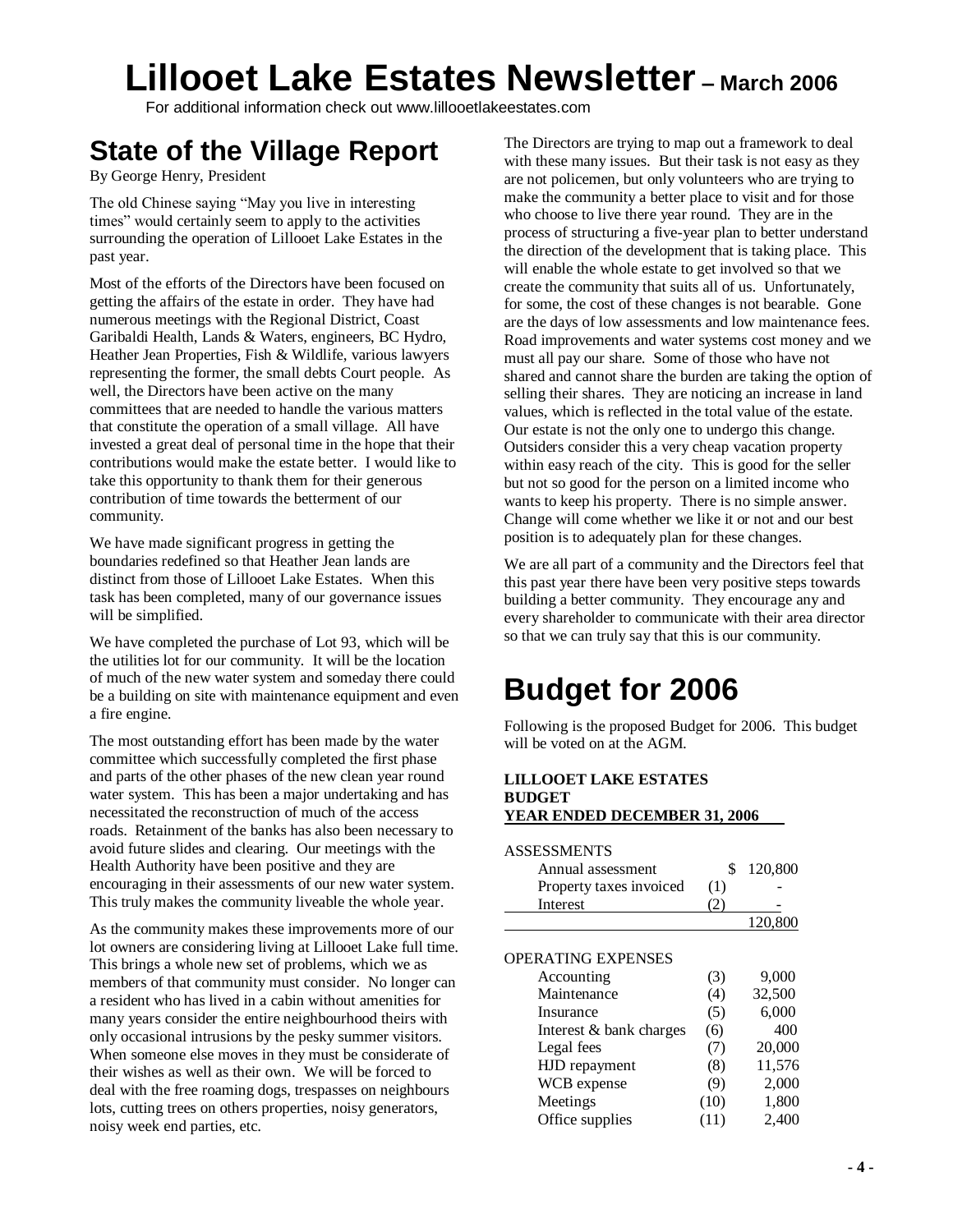For additional information check out www.lillooetlakeestates.com

| Property tax             | (1)                           |         |
|--------------------------|-------------------------------|---------|
| Travel                   | (12)                          | 1,200   |
|                          | Water system maintenance (13) |         |
|                          |                               | 120,602 |
| <b>EXCESS OF REVENUE</b> |                               |         |

#### **NOTES TO 2006 BUDGET:**

(1) No budget amount is included for property taxes as the income and outlay are supposed to offset each other.

OVER EXPENSES \$ 198

- (2) No amount budgeted for interest expense. This amount should be nil in a perfect world. Any interest cost collected would be offset against the cost of collection and bank interest if we need to use our line of credit.
- (3) Accounting fees for 2005 were higher than in prior years as there was more work involved. We sent out four invoices to owners instead of two as in a normal year. In addition, there were more collection letters sent out and more time spent in processing payments.
- (4) As provided by the Maintenance Committee

| Miscellaneous repairs    | 500    |
|--------------------------|--------|
| Snow clearing            | 2,500  |
| Road dressing            | 4,000  |
| Gate 2 road improvements | 5,000  |
| Gate 6 road improvements | 10,000 |
| Lot 93 survey            | 500    |
| Gate 1 common lot        | 8,000  |
| Gate 6 area improvements | 2,000  |
|                          | 32.500 |

- (5) Paid \$4,527 in 2005 and 2004. Based on the overall increase in insurance costs the amount budgeted is higher for 2006 just to be safe.
- (6) Small increase in bank charges forecast, as we will be operating two accounts for 2006 when we have only had one in the past. The second account in the "project account" which has been opened to cover incidental expenses of the Maintenance Committee.
- (7) The amount is higher than budgeted for 2005 because the lawsuit is ongoing.
- (8) The annual payment for the purchase of the original water system with the final payment due June 1, 2010.
- (9) WCB expenses will not be as much as 2005, but there will be some additional labour costs to finish the water system and for maintenance labour.
- (10) This includes the cost of the AGM, directors' meetings, and the Canada Day celebration.
- (11)Office supplies covers all of the printed materials sent to the owners and other expenses such as postage, paper, etc.
- (12) Travel covers directors' travel costs to attend meetings. In 2005, it averaged about \$100 per month.
- (13)The Water Utility has presented a budget that includes the cost of operating both the old and new water systems until construction is complete. After that, the expenses will be for the operation and maintenance of the new water system. Until we have had some experience, the annual operational cost of the new water system is an unknown.

#### **Annual Assessment**

The 2006 Budget is based on an annual assessment of \$800 per lot, which is the same as 2005. This does not take into account the residual credits due to various owners, which is about \$4,000. So based on these numbers with an \$800 assessment, we would run a small (\$4,000) deficit. We do have some surplus funds built up from prior years, which would absorb this small deficit. However, given the unknown final costs of the lawsuit and the water system, and the as yet unknown operating costs of the new water system, we do not want to run a greater deficit and risk a cash shortage.

### **Water Report**

### **Progress Report**

2005 was quite a productive year given that construction on the water system did not really get rolling until the second half of the year. The end of the year saw completion of phase one, which included the spring source being contained, installation of a tank farm, treatment building constructed, piping from the spring area to hook into the existing system by McCullock Creek, installation of frost-free water hydrants and the cut-over of the new system to service lots below the forestry road. The water at this point is untreated until the micro-hydro system is completed. The piping for the power project has been installed but still requires the intake system and power building to be constructed.

Also completed at year-end was the major infrastructure for phase two. This included the force main which is two and one half inch piping to pump the water from lot 93 to the top of the development and the installation of the six inch service main complete with curb services to replace all residents currently on the upper system. The frost-free hydrants were also installed as well as the upper tank area was developed for the new tank installation that will complete in 2006.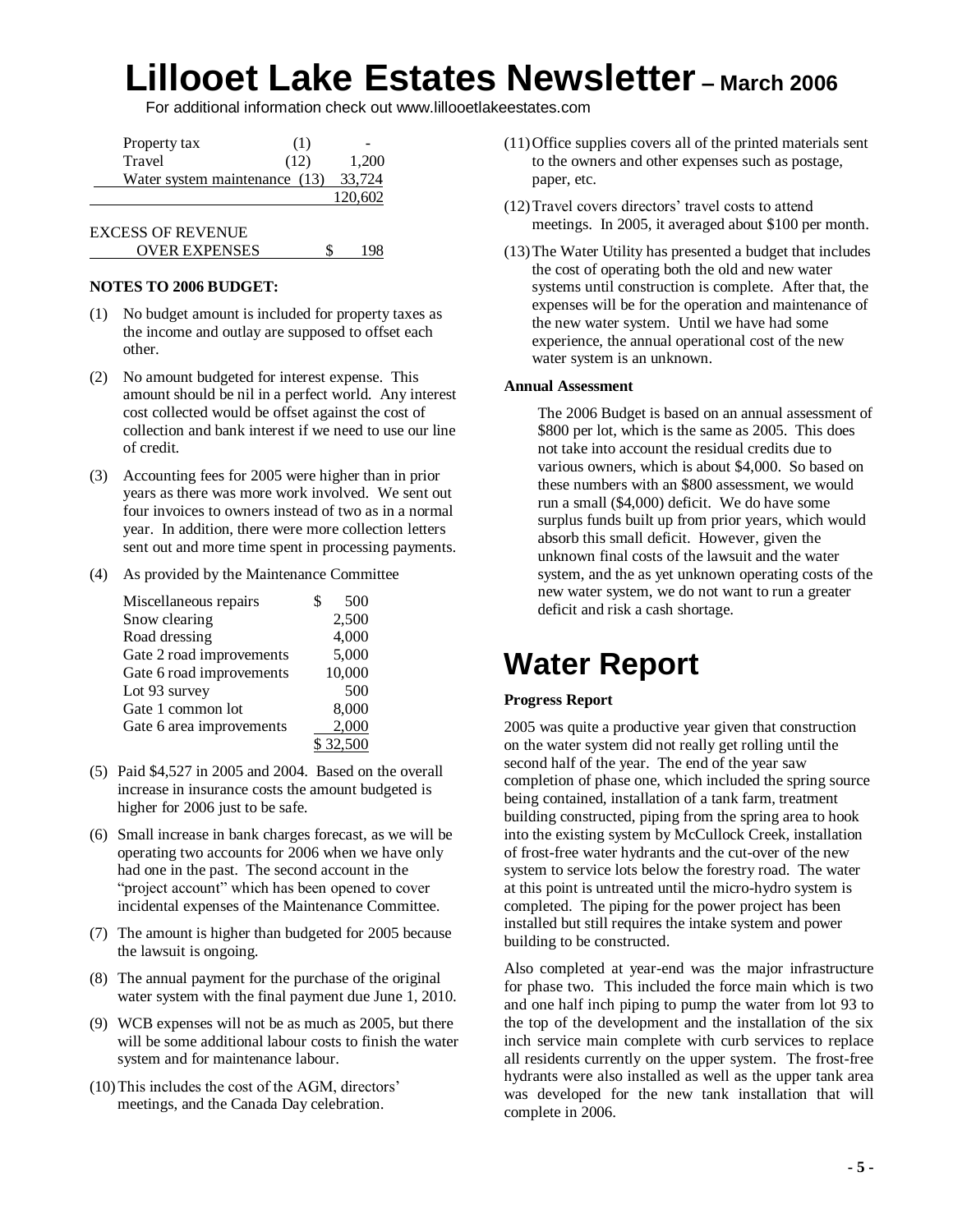For additional information check out www.lillooetlakeestates.com

Completion of phase two requires that the pumping station be constructed, as well as the installation of the check valves, pressure reducers, and aforementioned tanks. This should start as soon as the weather improves. Phase three (Gate 6) installation will start right after completion of phase two. This will require the underground crossing of Cataline Creek, which must be done during a low flow period. This was attempted in October of 2005 but had to be aborted due to a local resident calling the Department of Fisheries & Oceans. The attending officer was concerned about the machine in the creek bed, even though we had earlier commissioned a study by a wildlife biologist that ascertained there were no fish in the creek. While this was being sorted out, the 33 tonne excavator had other commitments and had to leave our site, missing our only window of opportunity for the year. Yes, this was a waste of several thousand dollars. Because of the unusual winter we are experiencing we do not know if another window will be available before spring or not. If not, we will have to wait until fall of 2006.

#### **Financial Snapshot**

As far as the financial picture is concerned, work to date is on budget. Although we have had unforeseen expenditures as is usual for a project of this magnitude, we have managed to offset the costs with savings from our plan to use local labour and equipment. This has been very successful as the billing is for only work done. Expenditures to year-end were around \$350,000. The breakdown of this figure for major components is materials (50%), machine costs (33%), and labour (12%). It is expected that the completion of the outstanding phases will incur a modest budgetary over-run, due to budget preparation being done two years earlier and recent increases of plastic piping (oil based) running close to 60%, with major increases in metal based products as well. The demands and changes requested by CGHA are also adding to our burden.

LLE may be eligible for an exemption from GST on all material and labour that are purchased for the purpose of water delivery. We are currently pursuing this matter to obtain a municipal equivalency for the purposes of GST exemption. If this takes place then we should come in on budget. If not, the water contingency fund should be able to fund any short fall.

### **CGHA**

As for our ongoing saga with CGHA, the current situation still has the health authority demanding additional treatment of our pristine water source. Their position is that we have surface water. In other words, they deem the spring source equivalent to Cataline Creek. This is nonsense. We have had numerous dialogs with the agency and it appears (unless the game changes again) that we will be installing an online turbidity analyzer. We will collect

the data along with temperature readings in 2006 so that in 2007 we can ascertain whether this is true groundwater or groundwater under the influence of surface water. Our position is if CGHA still wants multi-layered disinfection, then they had better find some funding between now and then.

## **Maintenance Report**

During last year a great deal of work was done on our roads, mainly in gate 2 where in conjunction with the installation of the new water piping, the road was markedly improved in its width, gradient and design. In Gate 6, the road along Cataline Creek was relocated to reduce the steepness of the incline. The final surfacing of this project will be done along with the water pipe's installation in 2006. Due to the installation of the new water system, gates 1, 4, and 5 have also seen some improvements made to the roads.

The committee is encouraging lot owners to pull any weeds or seedlings from the road allowance when they are young and have not taken a strong foothold. This will help minimize the maintenance costs.

The gate 5 access is currently being redesigned with the goal to reduce the steepness on both sides of the gate. It should be noted that the majority of this project is being done at no charge by Julian Soltendieck (Westside Landscaping) and that the upper slice of his lot has been donated to LLE as a road allowance. Thank you Julian.

On the subject of gates, the maintenance committee is currently investigating and will probably evaluate a solar powered gate closing mechanism. The product we are looking at is a heavy-duty design that is made for commercial applications. Transmitters are available which we think will alleviate the problem of gates being left open.

In the spring of last year, there were some complications with the locking system of gate 2. The padlock was constantly vandalized; it was replaced, and then vandalized again. The problem seemed to be that there were too many different generations of keys being used, so we decided to distribute a new key to all members of gate 2.

For 2006, apart from the typical work – road maintenance, snow clearing, repair, etc., we propose to put our effort into serious road improvements in Gate 6, again in conjunction with the water project. Also, in Gate 6, the gate access needs improvement. Road improvements in other gates as well as improvements to the Gate 1 common lot are also on the agenda.

The maintenance committee initiated a vote at a directors meeting regarding the missing access road in Gate 5. This road shows on all maps as if it existed, but does not exist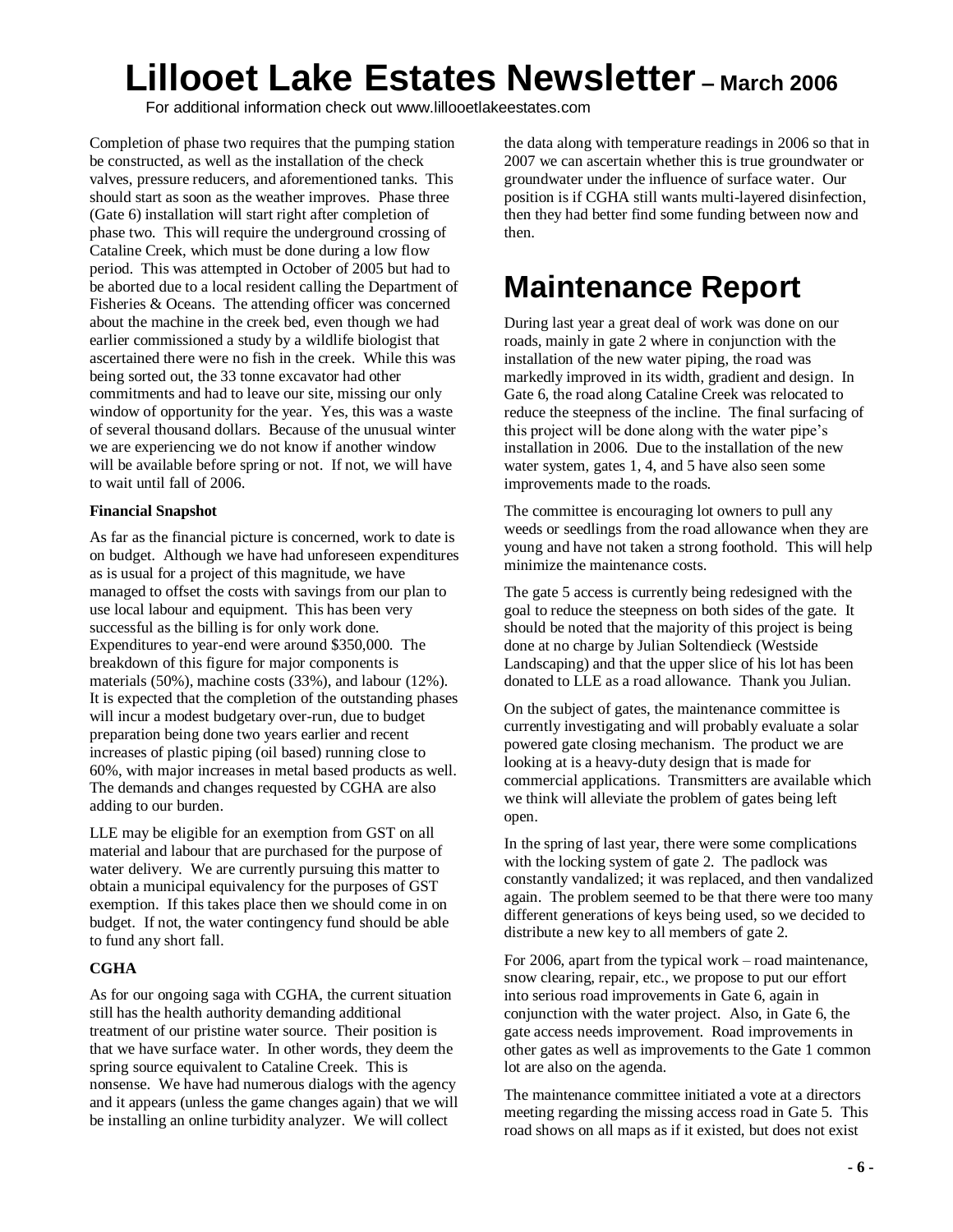For additional information check out www.lillooetlakeestates.com

in reality. Many are confusing the water right-of-way along the lower portion of lots 29, 30, 31, & 32 as the road. This is where the water mains are located and those that choose to walk through that access are really trespassing on other people's lots. Instead, the lower road to the Gate 5 common lot is **common property** and open to **all** LLE lot owners to walk or drive on.

The Directors voted unanimously in principle that LLE should complete the road infrastructure as was initially intended. However, as this is a matter that affects a small number (10) of the Gate 5 owners, the Board feels that it is important to canvass the views of those owners, as well as the Gate 5 owners, plus all of the LLE owners. Funding for the road construction can vary from every LLE owner paying a portion of the construction costs to the Gate 5 owners bearing all of that expense. This all depends upon the wishes of the owners. The Board is seeking input from the 10 owners affected, and then further decisions will be made depending on their input.

**We have no plans in the 2006 budget to proceed with this, other than preliminary work such as flagging the road right-of-way and minor clearing.** Our proposal is to do this work within the normal budgets over the years. It is anticipated this would take place over several years so we do not incur an extraordinary levy. There has been opposition to this proposal from a small faction within Gate 5, but **every resident at LLE has the right to access every common property roadway in the development**, as per the prospectus and plot plan that they received on purchase of their properties.

## **Hydro Report**

The Hydro Committee met with a delegation from BC Hydro to clarify our position regarding accessing the extension grants that are available to some groups and communities seeking electrical power. The result was that Hydro still views our development as two parcels of land which means that LLE would have to assume 86% of the power line cost from Joffrey Creek. Because Hydro had some concerns about the power line by the rock bluffs it was suggested that perhaps a marine cable could be laid in the lake to bypass the difficult sections. The advice of an engineering firm versed in this procedure was to avoid this route, as it is at least twice the cost of a pole line and extremely costly to repair if it is needed.

After consideration by the committee and the directors a decision was reached, to wait until the water upgrades were completed before actively seeking electrical power for the subdivision. It was felt that the costs of the water system were imposing financial hardships for many lot owners and that the additional cost of delivering electricity would be unbearable for many.

There was one optimistic note to the year. The native bands are currently seeking a better solution to their electrical needs than the current method of diesel generation. There is the possibility of a line being extended down the lake road to service the band sites. It would follow the power line right of way. It this does occur then we would have the opportunity to connect for service. This would eliminate our share of the cost of extending the line from Joffrey Creek. There appears to be some interest in all parties to solve the electrical issues. Our position is to wait and see what develops.

### **Emergency Management Plan**

To update you, the SLRD Emergency Response and Recovery Plan was completed in May 2005. There is no Emergency Program in place yet but there may be some more news in the coming months. Currently the SLRD is working on a Community Wildfire Protection Plan for all the unincorporated areas including Lillooet Lake Estates. This should be completed later this spring. As new information becomes relevant, it will be posted for your review.

Thank-you to those of you who responded to the questionnaire from the May Newsletter. Your participation is appreciated.

As the infrastructure work to our community continues, a safer environment for all of us will follow. Roads taken to their boundaries and cleared provide a firebreak and relieve congested traffic flow. Improved water and relocation of some of the fire stands allow for better coverage and access in case of a fire.

Also, lot owners need to review their own sites and continue to improve their own preparedness. Much of this has been discussed in the past at our annual general meetings and information has been provided at the gate bulletin boards. As always, we must be willing to act as a community, with respect and consideration for our neighbours.

If you have any question or comments, please contact Rob Kappeler (Emergency Management Coordinator), at info@lillooetlakeestates.com or your gate director.

## **Lawsuit Report**

As you will recall, the 2005 AGM, held April 4, 2005, rejected the inclusion of six new lots proposed by Heather Jean Developments within the Green Belt area in Gate 6.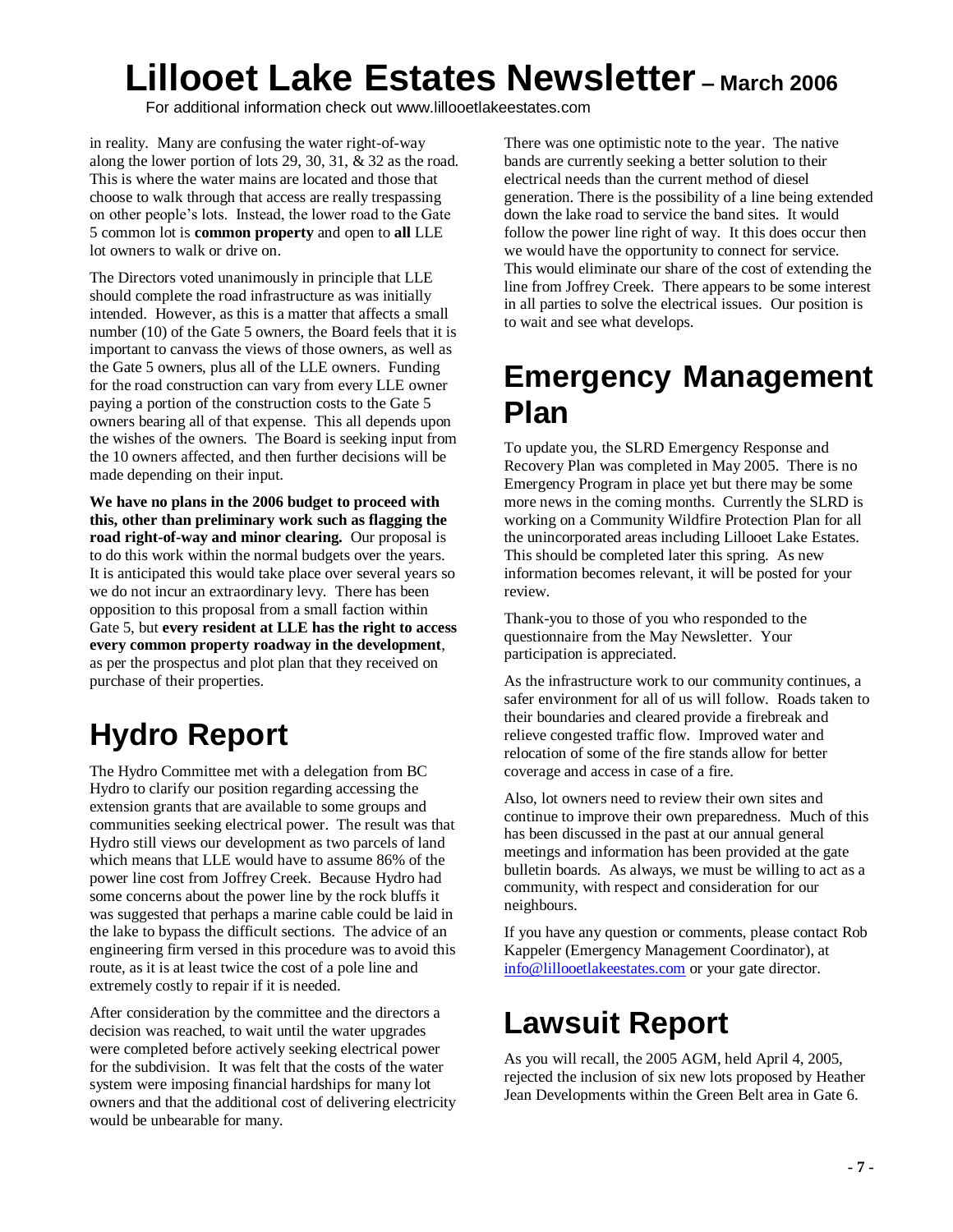For additional information check out www.lillooetlakeestates.com

Following the AGM, the Directors of LLE and HJD agreed in principle to suspend all activity in the lawsuit and would instead concentrate upon investigation of parcel realignment to place lands beneficially owned by HJD and the Potvin family under trusteeship of HJD, and the lands beneficially owned by the LLE owners under trusteeship of LLE. It was clearly understood by the Directors and Lawsuit Committee that parcel reorganization would be addressed without discussion of "extraneous issues", namely internal subdivision, particularly the proposed Gate 6 lots, or supply of water to the proposed lots from the LLE water system.

Much to its surprise, the Board received two proposals from HJD at the end of May 2005. The first was that HJD would sell the land within the Gate 6 Green Belt to LLE for the sum of \$240,000.00, with vendor financing over 4 years. The second proposal was that in return for LLE agreeing to recognize the six new lots and include them within LLE jurisdiction, HJD would pay \$70,000. The payment would not be made at once, but over 4 years. The Board of Directors rejected those proposals.

By letter of its counsel dated June 23, 2005, HJD made further proposals. HJD requested LLE to create five new parcels, two more than previously discussed. The additional parcels consisted of separate title to Lot 73 and separate title to the "Gate 6 remainder area within the Green Belt". In addition, LLE was to pay all costs of George Miller's preliminary discussions with the Department of Highways, and his work to prepare the subdivision application. If this new proposed subdivision was rejected by the approving authorities, LLE had to retransfer title to a professional trust company and enter into co-ownership agreements with HJD. The Board of Directors, at its meeting held July 16, 2005, rejected these new proposals.

Towards the end of August 2005, HJD retained new counsel, Gerald Ghikas of the firm of Borden Ladner Gervais. Mr. Ghikas wrote two letters, both dated August 24, 2005. In his first letter, Mr. Ghikas took a strong, aggressive stance, repeating the points set forth in the papers filed in the lawsuit. He demanded that the September, 2004 Trust Agreement be set aside and that a professional trust company be appointed to restore the situation that existed when Canada Trust was the Trustee.

In his second letter, Mr. Ghikas delivered quite a different message. He said, "I understand that your clients and mine agree in principle on the concept of separation of legal interests and operating structures". While he mentioned the desire of HJD to create six new lots within Gate 6, he also stated, "Once the boundaries of the parent parcels" have been adjusted, either party would then be in a better position to pursue independently further, internal subdivision, if that is their desire, and if all necessary regulatory requirements can be satisfied".

Upon consideration of the two letters from HJD's new counsel, the Board of Directors decided to invite all parties and their representatives to a face-to-face meeting to discuss issues, rather than prolong the debate through lawyers' correspondences.

A meeting was held Friday, October 7, 2005, at the office of Borden, Ladner, Gervais. The Lawsuit Committee (Wayne Gregg, George Henry, Don Kawano), our counsel Don Boyle, Louis and Carol Potvin, Gerald Ghikas and his Associate David Crerar, and Jane Milton, counsel for Canada Trust attended. Following discussion of the issues, the parties agreed to jointly investigate the prospects of creating new titles that would place the administration and jurisdiction of the LLE/HJD areas within sole control of each party. Counsel for Canada Trust was also asked to find out if Canada Trust would be prepared to act again as Trustee if the proposed subdivision realignment could not be accomplished for various reasons.

One of the Borden Ladner Gervais partners, Barry Chase, then became involved on behalf of HJD. The Board continued to retain Don Boyle, as he had by then done considerable work on the issues in the lawsuit, and had acquired much knowledge as to the background and operations of LLE. The process has continued throughout the fall and winter, and there will be further consultations with various regulatory bodies to determine if the parcel realignment can in fact be accomplished.

The boundaries of the new parcels have not yet been determined, as this depends upon the requirements of the regulatory bodies. However, the Lawsuit Committee and the Directors are well aware of the views of the owners, as expressed at last year's AGM, and we will not agree to the creation of any new parcels that are not in keeping with those views. In addition, there are other issues such as legal access to the Gate 1 lots, water easements for the LLE new water system, and other related matters that still have to be addressed and resolved. We remain optimistic that the parcel reorganization can be accomplished in 2006, thereby ending the lawsuit and the trusteeship issues.

Owners have expressed concern about the effect that the lawsuit will have upon the sale of individual lots. There is a Certificate of Pending Litigation ("CPL") registered against title to the entire parcels. Some people have incorrectly referred to this as a "lien". The document is not a lien, but it prevents LLE from transferring title to the parcels over which it is Trustee to another party. With regard to the HJD areas presently under LLE trusteeship, LLE has no intention of transferring title to anyone other than a trustee designated in due course by HJD as part of the resolution of the lawsuit. In the meantime, the registration of the CPL should have no effect upon the sale of shares of individual lots.

Lawsuit Committee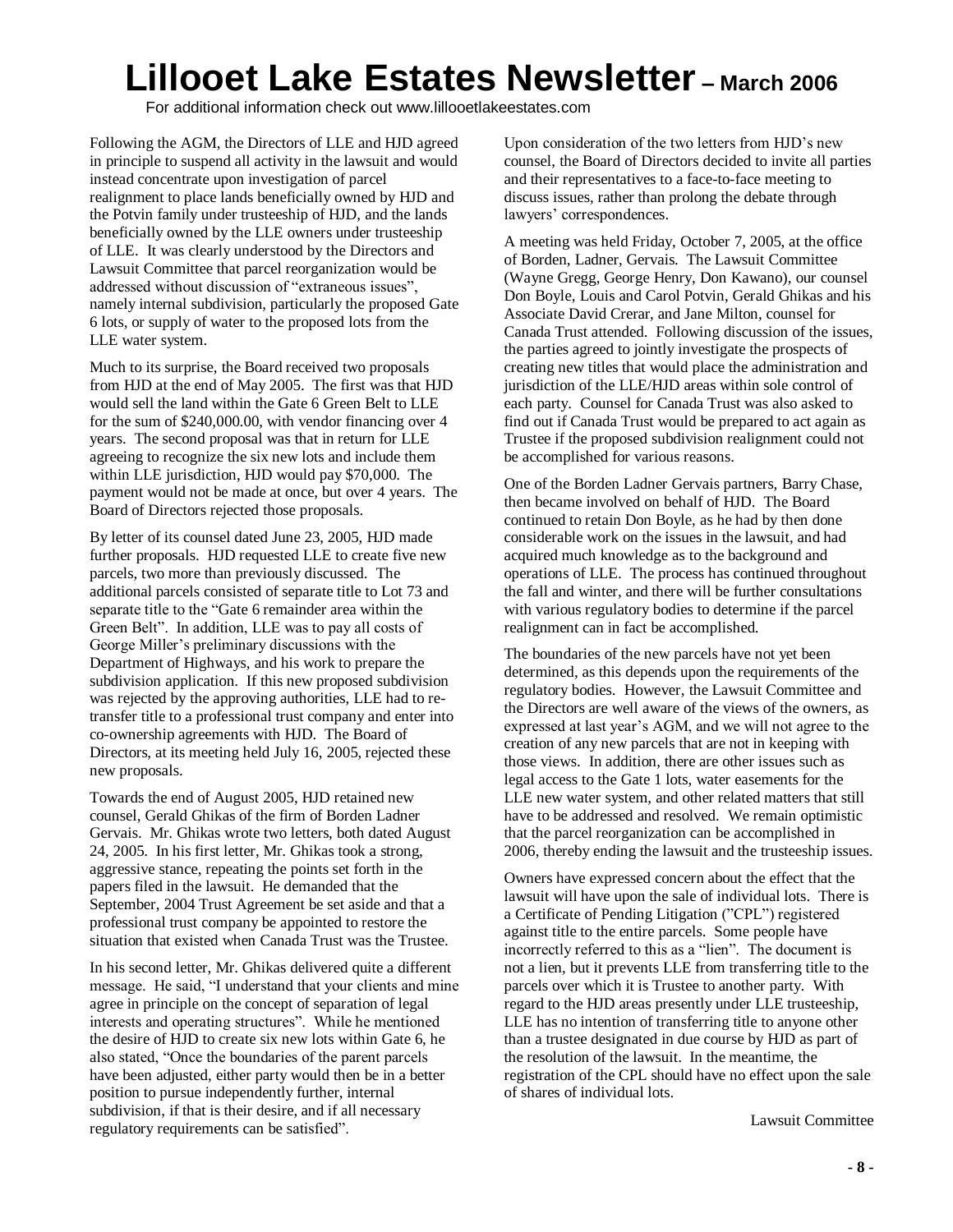For additional information check out www.lillooetlakeestates.com

### **Special Notice for Gate Six**

A moments thought for Carmen in her memory. We will have her beautiful house and landscaping as a reminder for years to come. What she did with that rock pile is pretty amazing!

Please e-mail me lydiabradshaw@shaw.ca or phone me at 604-526-7961 before March 31st so I know where you stand on any issues. Anyone with arrears –I can only address your plight if I know what the problem is. Please advise. If you cannot attend the AGM send me your proxy with instructions of your desired position.

Lydia Bradshaw

## **Assessment Schedule**

### **January –Assessment Notices**

BC Property Assessment Notices for 2006 are sent to lot owners where there have been improvements.

### **April –Operations and Special Levy Assessment**

Annual maintenance assessment of \$800 per lot based on the 2006 Budget approved at the April AGM.

Final levy of \$1,500 per lot for the implementation of a year-round potable water service system from Frank's Spring with a 10% discount available to any lot owner who pays the levy within 30 days of invoicing.

### **June –Taxes for Land and Buildings**

**Land taxes** are assessed, and payable to Lillooet Lake Estates Ltd, and are submitted by LLE to the provincial government in one payment for DL4901.

The provincial government bills individual lot owners for their property improvements (buildings). Each lot owner pays his or her **improvement taxes** directly to the provincial government.

Note that the Property Assessment Notice information is available for your review on the lillooetlakeestates.com website in the "What's New" section.

## **Water Conservation**

Now that we are going onto a year round water system, we need to consider water conservation. Since 2/3 of the lots are above the Frank's Spring source, we will be using a diesel powered pump to push the water 400 feet up the hill to the new storage tanks at the top of Gate 2. From these new storage tanks, the water will be fed to the residents of Gates 2 and 6.

We want the lot owners to know that we are all paying for every gallon that we pump up the hillside. Our engineer has planned it so that if every lot above the forest service road was developed and was a full-time residence, the pumps would run 24/7. We know that this is not the case now.

Nevertheless, in order to try to keep our diesel costs to a minimum we are asking all LLE residents to invoke water conservation as part of their daily life. A few examples would be:

- Fixing any water leaks within your system
- Reporting any leaks near your property to info@lilloeetlakeestates
- Low flow shower heads
- Using your grey water for irrigation
- Cisterns to store rain water for irrigation
- Xeriscaping your property by using indigenous plants that require minimal watering

## **Being an LLE Director**

An LLE Director needs to have good ideas about how to improve our village. Experience in bookkeeping, business, strata councils, municipal politics, property maintenance, and word-processing are an asset. An ability to get to Whistler, Pemberton, or LLE for meetings every six weeks on a Saturday is mandatory.

The usual scenario is to beg someone to become a Director. With the current group of Directors, we did not have to twist arms to find **volunteers** who would represent you. We hope this eagerness continues. The current Board has done an exceptional job of representing you, and they deserve your thanks for their time and dedication to our community.

Unfortunately, a few lot owners seem to believe that it is acceptable to heap abuse upon these **volunteers**. If they truly believed that the Directors were doing such a bad job on their behalf, then they should run for the position of Director. But to simply sit back, do nothing, and criticise anything and everything that the Directors attempt to do on behalf of our village is destructive, demoralizes your elected **volunteers**, and makes them wonder why they bothered. Either you support your **volunteers** or you can let the village fall into chaos. **It is your choice!**

Verbal attacks on your elected **volunteers** are unacceptable behaviour at any time. If you have concerns, we have provided you with our address in Mount Currie and our email address info@lillooetlakeestates.com . Please send us your comments and concerns. We would like to hear from you. We will do our best to respond to you as soon as we can. Sometimes your questions do take us some time to obtain a suitable reply. We will reply.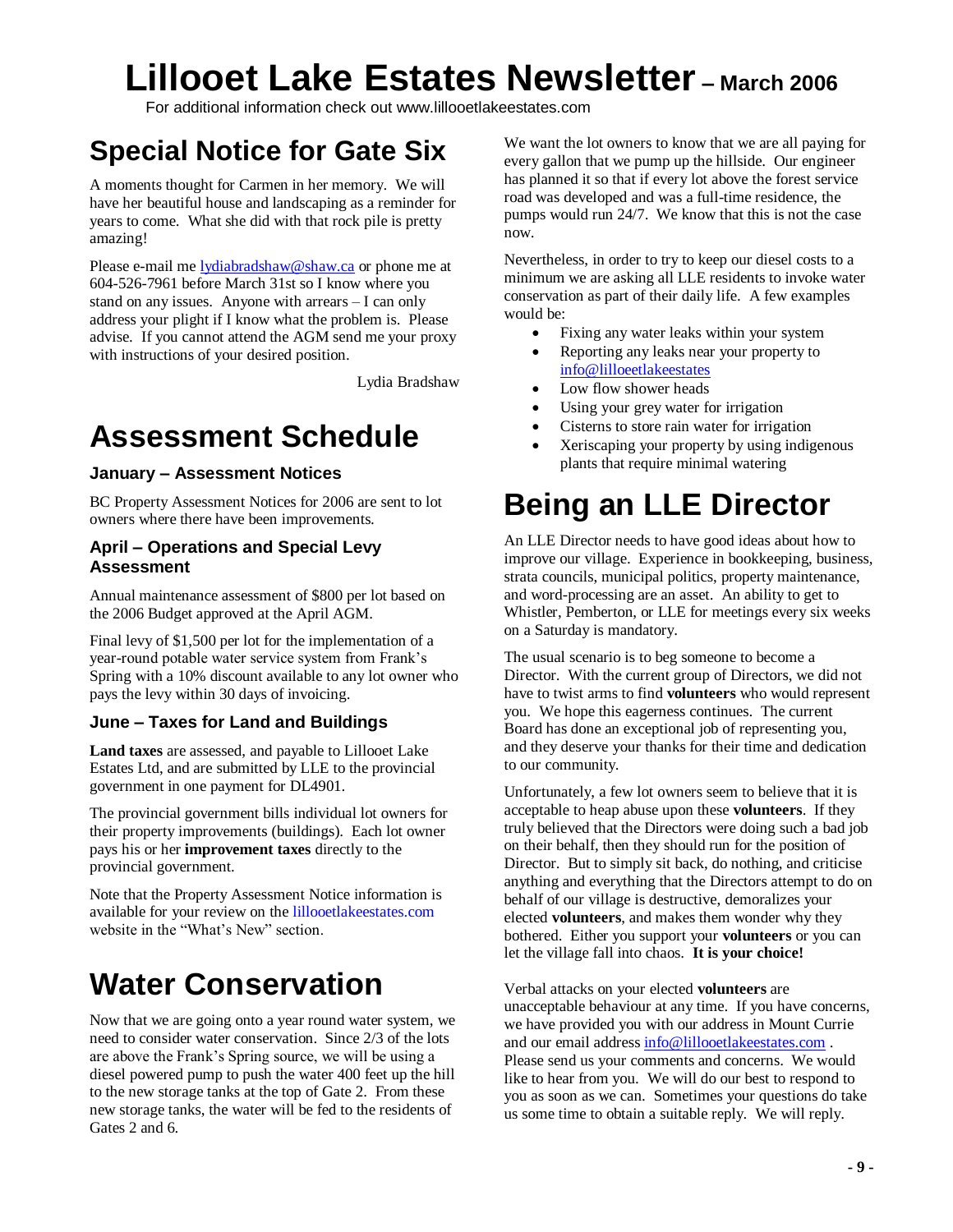For additional information check out www.lillooetlakeestates.com

### **Can We Contact You?**

One way that you can help is to ensure that we have your most up-to-date address, telephone number, and email address. Please ensure that you notify us of any change.

Email your updates to: info@lillooetlakeestates.com **or** send via Canada Post to: Lillooet Lake Estates, PO Box 116, Mount Currie, BC V0N 2K0.

If you are looking for additional information, be sure to check out our website at www.lillooetlakeestates.com

If you do not already have access, e-mail us for the user ID and password so that you can gain access beyond the public portion of our website and enter the LLE lot owners extranet (special information) section.

## **2006 AGM Resolutions**

#### **NOTICE OF AMENDMENT TO ARTICLES OF ASSOCIATION OF LILLOOET LAKE ESTATES LTD.**

The Governance Committee of the Directors will propose the following two Resolutions at the Annual General Meeting to be held Tuesday, April 4, 2006. You will have an opportunity to **vote on these Resolutions at the AGM**. As usual, voting will be by a show of voting cards and the vote is recorded. If you cannot attend, a Proxy Form is attached.

#### **RESOLUTION #1:**

RESOLVED, as a Special Resolution, that the company's notice of articles be altered by removing the application of the Preexisting Company Provisions.

**Explanation**: All B.C. Companies must now operate under the provisions of the new *Business Corporations Act*. Under the *Company Act*, certain matters had to be approved by  $\frac{3}{4}$  of the members entitled to vote and present in person or by proxy at an AGM or Special General Meeting. Under the new legislation, approval requires a 2/3 vote, thus making it easier for companies to carry on their business objectives. The Resolution simply brings our Articles in line with the new legislation so that the company is not subject to greater limitations than necessary.

#### **RESOLUTION #2:**

RESOLVED as a Special Resolution by the holders of the Class "A" Voting Common Shares of the Company that the Articles of Association of the Company be amended by adding, as Article 12.4, the following:

"12.4 A Director shall not serve or continue to serve as a Director if:

- (a) at the date of the election for Director money is owing to the Company with respect to such qualifying share; or
- (b) subsequent to the date of election for Director there are arrears of payments of any amounts due to the Company with respect to such qualifying share which have continued for a period of sixty  $(60)$  days from the billing date."

**Explanation:** The purpose of this amendment is to ensure that all members of the Board of Directors meet their financial obligations to the Company. The Board cannot reasonably expect members to meet their obligations if the Board members do not. Note that there is already a regulation in place that a lot owner is not entitled to vote at a section (share class) meeting unless all contributions payable for his or her site have been fully paid.

#### **NOTICE OF RECONSIDERATION OF PRIOR RESOLUTION**

#### **RESOLUTION #3:**

RESOLVED as a Resolution by the holders of the Class "A" Voting Common Shares of the Company that Resolution #5 that was passed on March 22, 2004, and reads:

"Approval that the Board of Directors be given the authority to buy back at a nominal price the share certificates for

Sites that cannot be built on in order to establish additional green space and parkland at Lillooet Lake Estates." be rescinded and that the following Resolution be considered: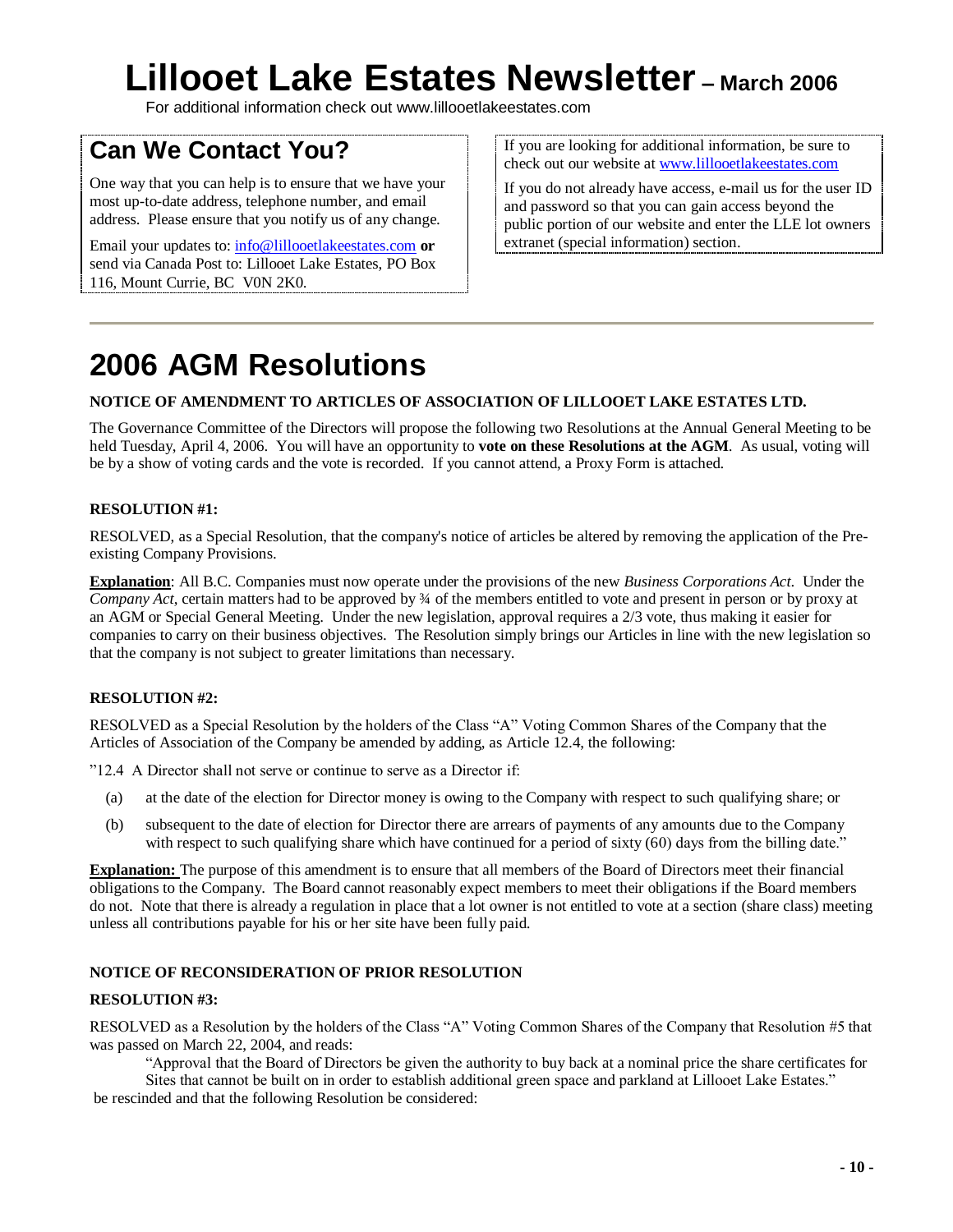For additional information check out www.lillooetlakeestates.com

"Approval that the Board of Directors be given the authority to negotiate to buy back at a fair price the share certificates for Sites that cannot be built on in order to establish additional green space and parkland at Lillooet Lake Estates<sup>"</sup>

**Explanation:** John Lamoureux, Lot #123, has proposed a new Resolution to replace Resolution #5 that was passed at the 2004 AGM. His proposal could not be dealt with at the 2005 AGM because of the requirement to provide lot owners with 21 days notice. He will explain the reasons for his proposed replacement Resolution at the 2006 AGM.

## **2006 Trust Indenture Amendments**

### **AMENDMENTS TO TRUST INDENTURES**

The original Trust Indentures (1976), as amended by Amendments to the Trust Indentures dated January 1, 1999, and September 24, 2004, (collectively referred to hereafter as the "Trust Indentures") govern the manner in which the affairs of Lillooet Lake Estates are conducted. These documents can be viewed in their entirety on the website at www.lillooetlakeestates.com in the Village Owner's Extranet section.

The Trustee (previously Canada Trust Company and now Lillooet Lake Estates Ltd. as Trustee of the beneficial owners of Sites) and the Administrator (Lillooet Lake Estates Ltd.) may **with the consent in writing of the majority of the beneficial owners of Sites (SEE VOTING PROCEDURES BELOW)**, make any alteration or modification in the provisions of the Indentures.

The Board of Directors presents the following amendments to further update the Trust Indentures:

### **1. Amending the Trust Indentures Amending Procedure**

That the Trust Indentures be amended by deleting Paragraph 7.03 and by substituting therefor the following:

- 7.03 The Trustee and the Manager may
- (a) with the consent in writing of the majority of the beneficial owners of Sites responding favourably to a request for consent mailed to all beneficial owners and received by the Administrator within 21 days of the mailing of such request, or
- (b) with the ratification by the majority of the votes cast in person or by proxy at an Annual or Special General Meeting of the Administrator by the beneficial owners of Sites

make any alteration or modification in the provisions of this Indenture which shall be agreed to by the Administrator and the Trustee and may concur in and execute any Indenture supplemental to this Indenture embodying such modifications.

### **Explanation:** The current wording says:

7.03 The Trustee and the Manager may with the consent in writing of the majority of the beneficial owners of Sites, make an alteration or modification in the provisions of this Indenture which shall be agreed to by the Manager and the Trustee and may concur in and execute any Indenture supplemental to this Indenture embodying such modifications.

The purpose of this amendment is to make the process for changing the Trust Indentures the same as the process for Resolutions. We will be able to propose Amendments that can be discussed and voted on at the AGM. At the same time, we will also retain the option of conducting a mail in vote if we cannot wait until the AGM. By supporting this Amendment, you are allowing us to present future Amendments at the next AGMs in the same way as we do with Resolutions.

### **2. Exclusive right to occupy a particular lot**

That Paragraphs 3.03, 3.04, and 3.05 of the Trust Indentures be deleted, and that the following be substituted therefor: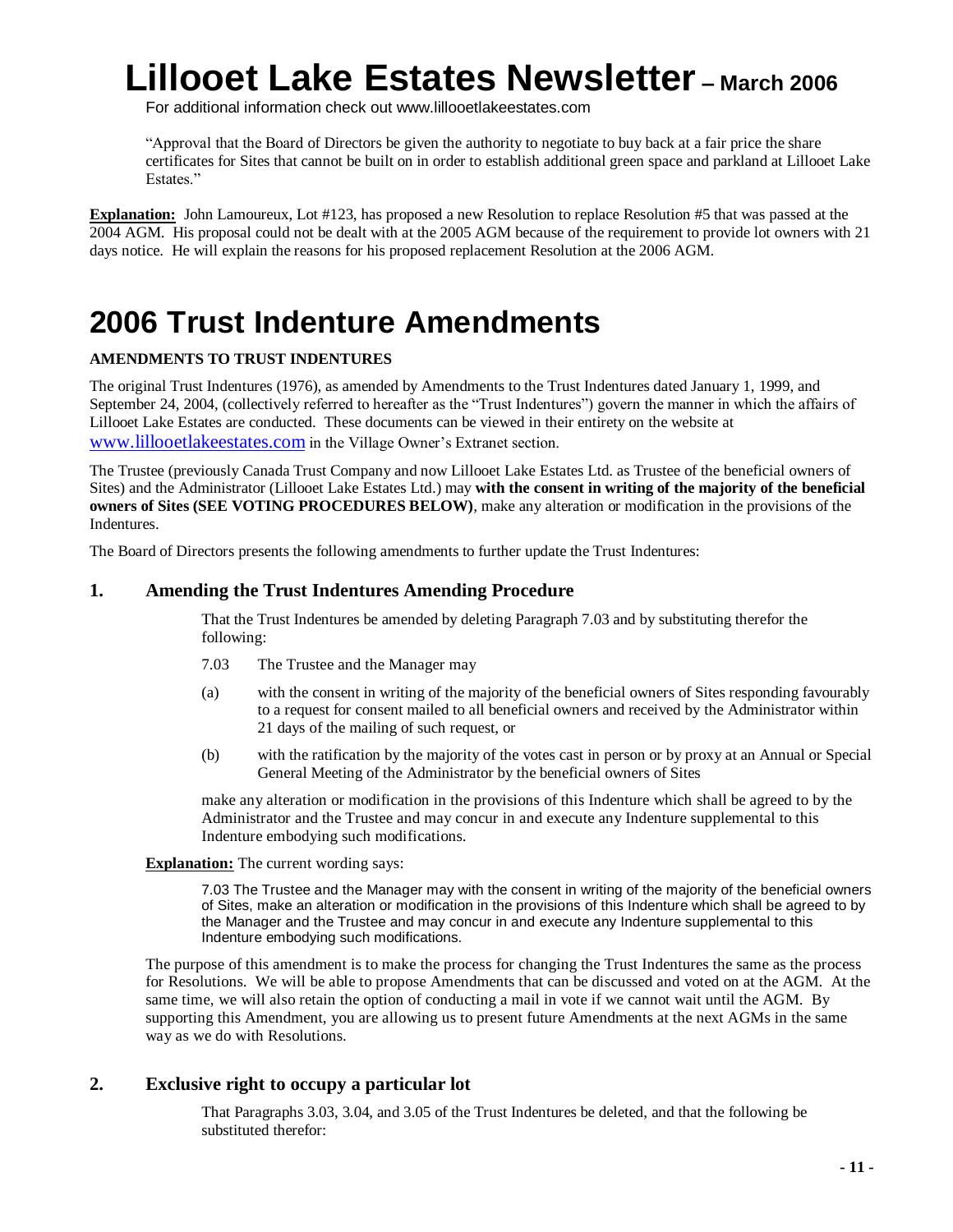For additional information check out www.lillooetlakeestates.com

- 3.03 Beneficial ownership of a Site shall be evidenced by a Class "A" Voting Common Share in Lillooet Lake Estates Ltd. (the "Share Certificate"), the number of the Share Certificate (excluding the share class reference and the issue number appearing in squared brackets) and as recorded in the Register of Members of such company identifying the Site beneficially owned.
- 3.04 Transfers of beneficial ownership of Sites shall be in writing signed by the Transferor endorsed on the reverse side of the Share Certificate and accompanied by a certificate for a Class "B" Non-Voting Common Share in the name of the Transferor relating to such Site, similarly endorsed.
- 3.05 The Trustee may make reasonable charges to defray the cost of issuing shares and recording transfers.

**Explanation:** The current wording says:

- 3.03 The Trustee shall maintain a register of the beneficial owners of Sites and shall register all transfers of beneficial ownership deposited with and accepted by it.
- 3.04 Transfers of beneficial ownership of Sites shall be in writing signed by the Transferor and substantially in the form attached as Schedule "C" hereto.
- 3.05 The Trustee may make reasonable charges of Transferees to defray the cost of recording transfers.

Along with the change in Trustee and the previous amendments to the Trust Indentures, it is now time to improve the wording in the Trust Indentures that grants the exclusive use of a lot to that lot owner. This amendment recognizes the Class "A" Share Certificate as a document that is similar to a title document that is issued for a registered subdivision. The transfer of ownership is also clarified in that both the Class "A" and "B" Share certificates are required.

#### **3. Trees and Fences**

That Schedule "B" of the Trust Indentures be amended by:

- (a) Deleting Paragraph C(1) and by substituting therefor the following:
	- (1) Trees, which in the reasonable opinion of the Directors, pose a danger to the Sites or Common Property or constitute a forest fire hazard shall be removed by the Owner of the Site upon written notice from the Directors. In the event that the Owner shall fail to comply with such notice within 30 days of its issue date, the Directors may cause such trees to be removed at the Site Owner's expense.
- (b) Deleting Paragraph C(5) and by substituting therefor the following:
	- (5) Boundary fences shall be permitted, if the design and materials have received the prior written approval of the Directors.

**Explanation:** The current regulations say:

(1) No large trees shall be removed from Sites without the previous written consent of the Directors.

(5) No boundary fences shall be erected, provided however that ornamental trees or shrubbery will be permitted on each Site.

Lillooet Lake Estates Ltd. recognizes that, over the past 30 years, trees have grown much larger and many are now large enough to pose a danger in case of wind, wet snow, or wild fire. We believe that lot owners will deal with this danger and do **not** need permission from the Board. Therefore, we are removing that requirement completely. At the same time, LLE must have the ability to request that a hazardous tree be removed to ensure the safety of the Estate. For example, if a tree is leaning over a roadway, then we can request that it be removed before it falls down. Lillooet Lake Estates Ltd also recognizes that, as LLE becomes a full-time residence for more people, fences are necessary to keep dogs and little children within a confined area, as well as to keep deer out of gardens.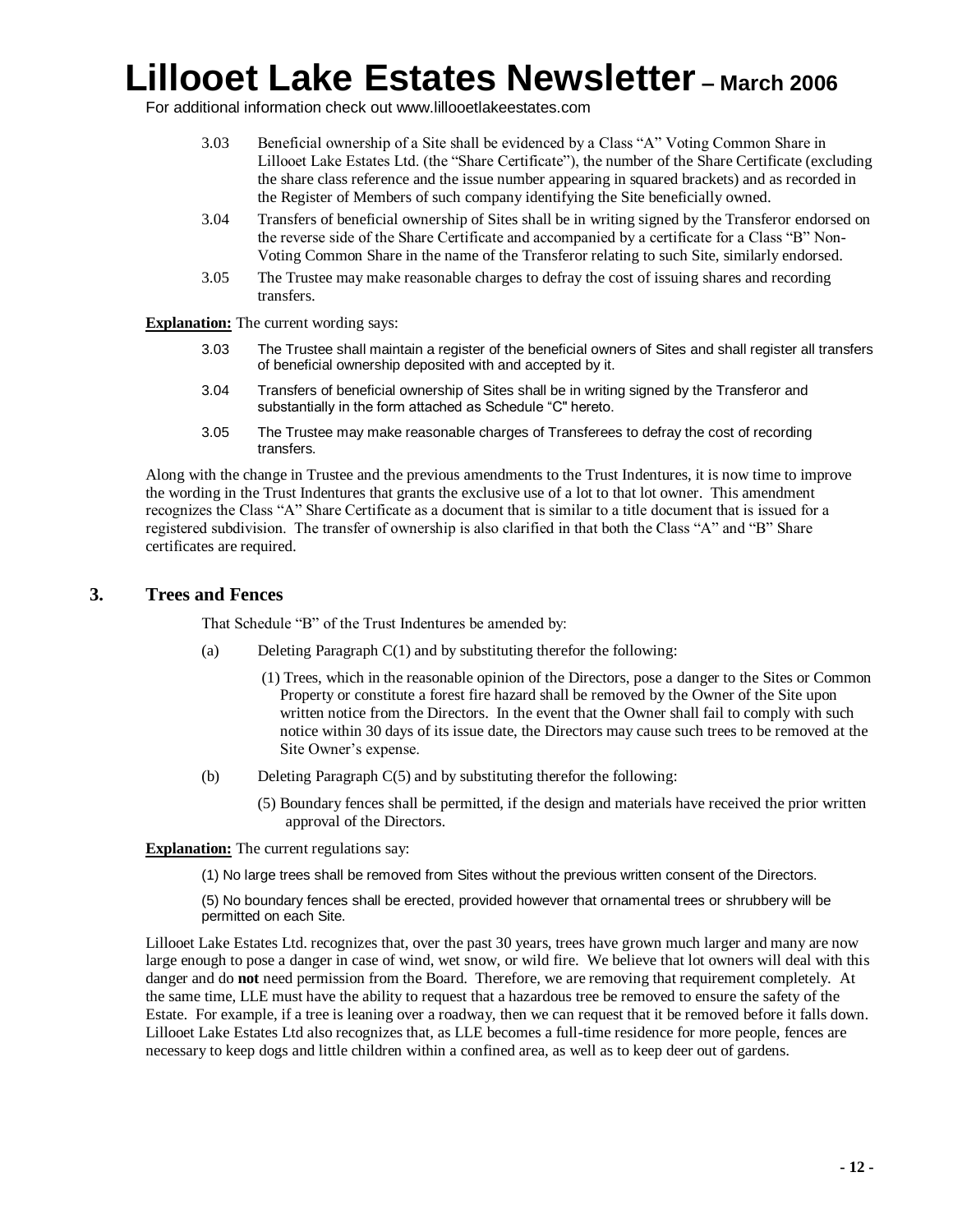For additional information check out www.lillooetlakeestates.com

### **4. Dogs**

That Schedule "B" of the Trust Indentures be amended by deleting Paragraph  $I(1)(i)$ , and by substituting therefor the following:

- (j) with respect to any dog brought onto a Site or the Common Property by the Owner or a guest, tenant or visitor of an Owner:
	- (i) discourage any excessive noise at all times. Persistent, prolonged or continuous noise shall constitute an offence under this Regulation;
	- (ii) keep the same on a leash **or** under control at all times while on the Common Property;
	- (iii) within 10 days of written notice from the Administrator permanently remove the same from the Site and/or the Common property in the event that the Directors, on reasonable grounds, consider such dog to be a nuisance;

**Explanation:** The current regulation says:

(j) discourage his or her pets from excessive noise at all times. Persistent, prolonged or continuous noise shall constitute an offence under this Regulation;

As Lillooet Lake Estates continues to become an area of full-time residences as well as vacation properties, it is important that lot owners control their dogs so that other residents are not threatened as they move about the area. Residents should not be subjected to constantly barking dogs. Aggressive dogs should not be permitted to threaten residents as they traverse the village. The current regulation fails to address the responsibilities of dog ownership. This amendment requires dog owners to take responsibility for their pets.

### **5. Fines**

That Schedule "B" of the Trust Indentures be amended by deleting Subparagraphs P(3)(b)(i) to  $P(3)(b)(iv)$  inclusive and by substituting therefore the following:

- (i) \$100.00 for the first infraction;
- (ii) \$200.00 for the second infraction;
- (iii) \$300.00 for the third infraction;
- (iv) \$400.00 for the fourth and subsequent infractions,

**Explanation:** The original fine amounts need to be updated to be more realistic with today's costs of imposing and collecting a fine. Every time that the Directors ask our lawyer to send a letter to a lot owner, we all pay this expense. The fines were intended to help us recover our costs. The original fines are doubled in this amendment.

### **6. Parking (formerly Motor Vehicles)**

That Schedule "B" of the Trust Indentures be amended by deleting Paragraph  $G(1)$  and by substituting therefor the following:

(1) No vehicle (including a trailer) belonging to an Owner or to a member of his or her family or to a guest, tenant, or employee of the Owner shall be parked:

(a) in such a manner as to impede or prevent ready access to the entrance of any gate or Site by another vehicle;

(b) on Common Lots 27, 34 or 60 between the hours of 12:01 A.M. and 5:30 A.M.;

(c) on any roadway in the Estate during the hours of 9:00 P.M. to 9:00 A.M. between November 1 and April 30;

(d) on any roadway in the Estate at any time if the vehicle or trailer is unlicenced.

In the event of a breach of this Regulation, the Directors may cause such vehicle to be towed at the Site Owner's expense.

#### **Explanation:** The current regulation says:

(1) No vehicle belonging to an Owner or to a member of his or her family or to a guest, tenant or employee of the Owner shall be parked in such a manner as to impede or prevent ready access to the entrance of any gate or Site by another vehicle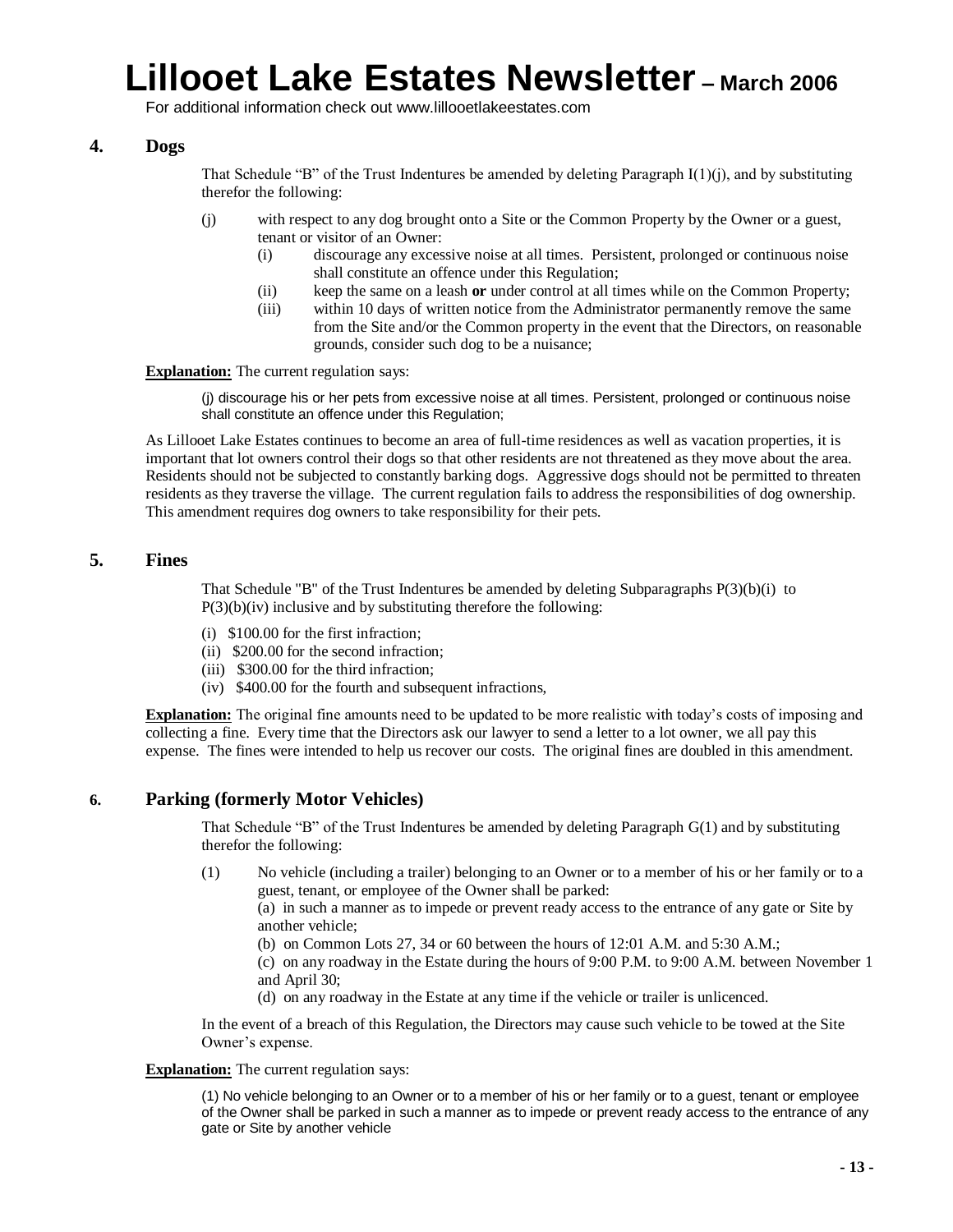For additional information check out www.lillooetlakeestates.com

In the past, there has been a problem with people leaving unlicenced vehicles parked on the roadways. In the winter months, people have left vehicles on the roadway and this has made ploughing the roadways very difficult in places. We cannot expect the snow removal contractor to take responsibility for vehicles that are left on the road. This adds to the cost of ploughing the roads and makes it difficult for the contractor to do a good job. This amendment also addresses overnight parking at the common lot parking areas.

#### **7. Roads**

That Schedule "B" of the Trust Indentures be amended by deleting Paragraph  $F(10)$  and by substituting therefor the following:

- (10) No Owner shall obstruct or place obstructions on the Common Property.
- (11) Except where a portion of Common Property has been designated as Limited Common Property by the Owners or through the Articles of the Company, the Common Property shall be used for the benefit and enjoyment of all Owners.

**Explanation:** The current regulation says:

(10) The roadways and the driveways of the Common Property shall not be obstructed or used for any purpose other than the ingress or egress to or from the Sites and parking areas within the Common Property.

This is a consequential amendment resulting from the Parking amendment. Paragraph G now deals with the Parking issues so Paragraph F can deal only with the Use and Maintenance of the Common Property. This amendment recognizes that the common roadways are used for deliveries, walking, visiting, parades, etc.

### **VOTING PROCEDURES**

#### **AMENDMENTS TO TRUST INDENTURES**

Each Class "A" Share Certificate holder is entitled to one vote. **One lot = one vote.** On the next page is a voting card to record your agreement or disagreement with the proposed amendments to the Trust Indentures. We ask you to identify yourself so that we can verify that we have received only one ballot per lot. Please note that these amendments must be voted on by **written ballot only**. These amendments will **not** be voted on at the AGM by a show of hands. However, there will be an opportunity for members to discuss these proposed Amendments at the AGM in the "Questions and Answers" session (see Agenda on page 1). In order for these amendments to succeed, we must hear from as many LLE lot owners as possible. We must hear from a majority of lot owners. Please take the time to complete your voting card and get it to us by one of the following methods.

Please cut out your voting card and fill it in. Return it by one of three methods:

- mail to Lillooet Lake Estates Ltd, PO Box 116, Mount Currie, BC V0N 2K0. Your letter must be received no later than April 4, 2006.
- send it with the proxy you designate for the AGM.
- bring it to the AGM that will take place on April 4, 2006. These voting cards will be collected at the head table.

**Please don't delay, mark your voting card, and get it to us. We MUST hear from a majority of LLE lot owners or all of these Amendments will fail.**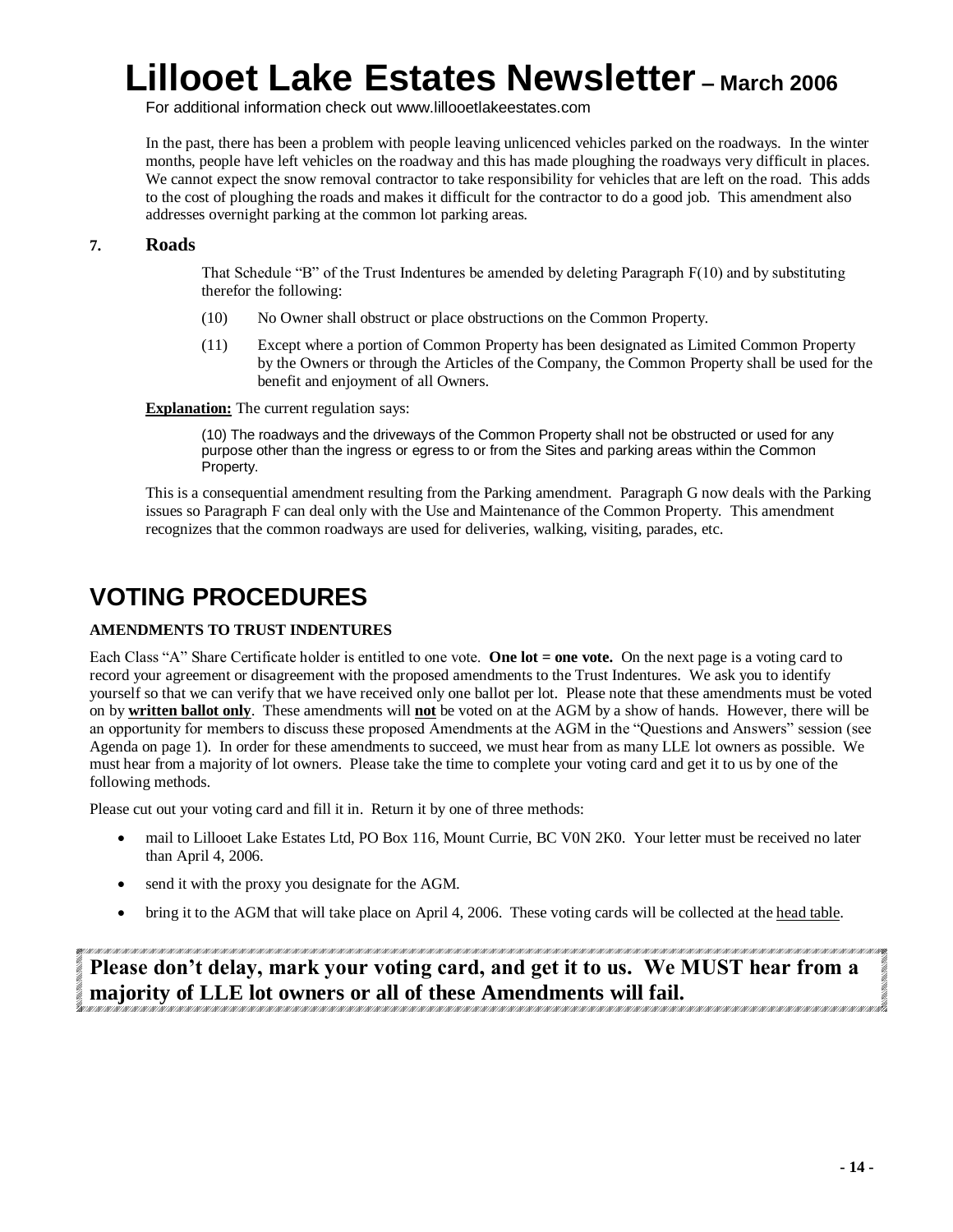For additional information check out www.lillooetlakeestates.com

| <b>VOTING CARD FOR AMENDMENTS TO TRUST INDENTURES</b> |                 |                                                                         |  |
|-------------------------------------------------------|-----------------|-------------------------------------------------------------------------|--|
|                                                       |                 | I/WE, THE OWNER/S OF LOT __________ LILLOOET LAKE ESTATES LTD., HEREBY: |  |
| <b>AGREE</b>                                          | <b>DISAGREE</b> | TO AMENDMENT #1                                                         |  |
| <b>AGREE</b>                                          | <b>DISAGREE</b> | TO AMENDMENT #2                                                         |  |
| <b>AGREE</b>                                          | <b>DISAGREE</b> | TO AMENDMENT #3                                                         |  |
| <b>AGREE</b>                                          | <b>DISAGREE</b> | TO AMENDMENT #4                                                         |  |
| <b>AGREE</b>                                          | <b>DISAGREE</b> | TO AMENDMENT #5                                                         |  |
| <b>AGREE</b>                                          | <b>DISAGREE</b> | TO AMENDMENT #6                                                         |  |
| <b>AGREE</b>                                          | <b>DISAGREE</b> | TO AMENDMENT #7                                                         |  |
|                                                       |                 | DATED THIS DAY OF 3006                                                  |  |
|                                                       |                 |                                                                         |  |
| (print name)                                          |                 | (signature)                                                             |  |
|                                                       |                 |                                                                         |  |
| (print name)                                          |                 | (signature)                                                             |  |

### **Proxy Form for Voting**

---------------------------------------------------------------------------------------------------------------------------------------------------------------------------------------------

If you are unable to attend the Tuesday, April 4, 2006, Annual General Meeting of Lillooet Lake Estates Ltd in person and would like to nominate someone to represent you at the meeting, please complete this form and give it to him or her before the meeting. To be valid this form must be filled out, signed, and dated.

Gate#\_\_\_\_\_\_\_\_\_ Lot#\_\_\_\_\_\_\_\_\_\_\_\_\_ Class"A"ShareCertificate#\_\_\_\_\_\_\_\_\_\_\_\_\_\_ I/we being the registered beneficial owner/s of the above noted lot at Lillooet Lake Estates hereby appoint: \_\_\_\_\_\_\_\_\_\_\_\_\_\_\_\_\_\_\_\_\_\_\_\_\_\_\_\_\_\_\_\_\_\_\_\_\_\_\_\_\_\_\_\_\_\_\_\_\_\_\_\_\_\_\_\_\_\_\_\_\_

or failing him/her the Chairman of the Meeting as my/our Proxy to attend the Annual General Meeting. When a vote is called, I/we direct that my/our vote(s) be cast or withheld on the Resolutions of the Notice of Meeting and/or on any other business, which may properly come before the Meeting, in such manner as my/our Proxy thinks fit.

Signature: \_\_\_\_\_\_\_\_\_\_\_\_\_\_\_\_\_\_\_\_\_\_\_\_\_\_\_\_\_\_\_\_\_\_\_\_

Date: